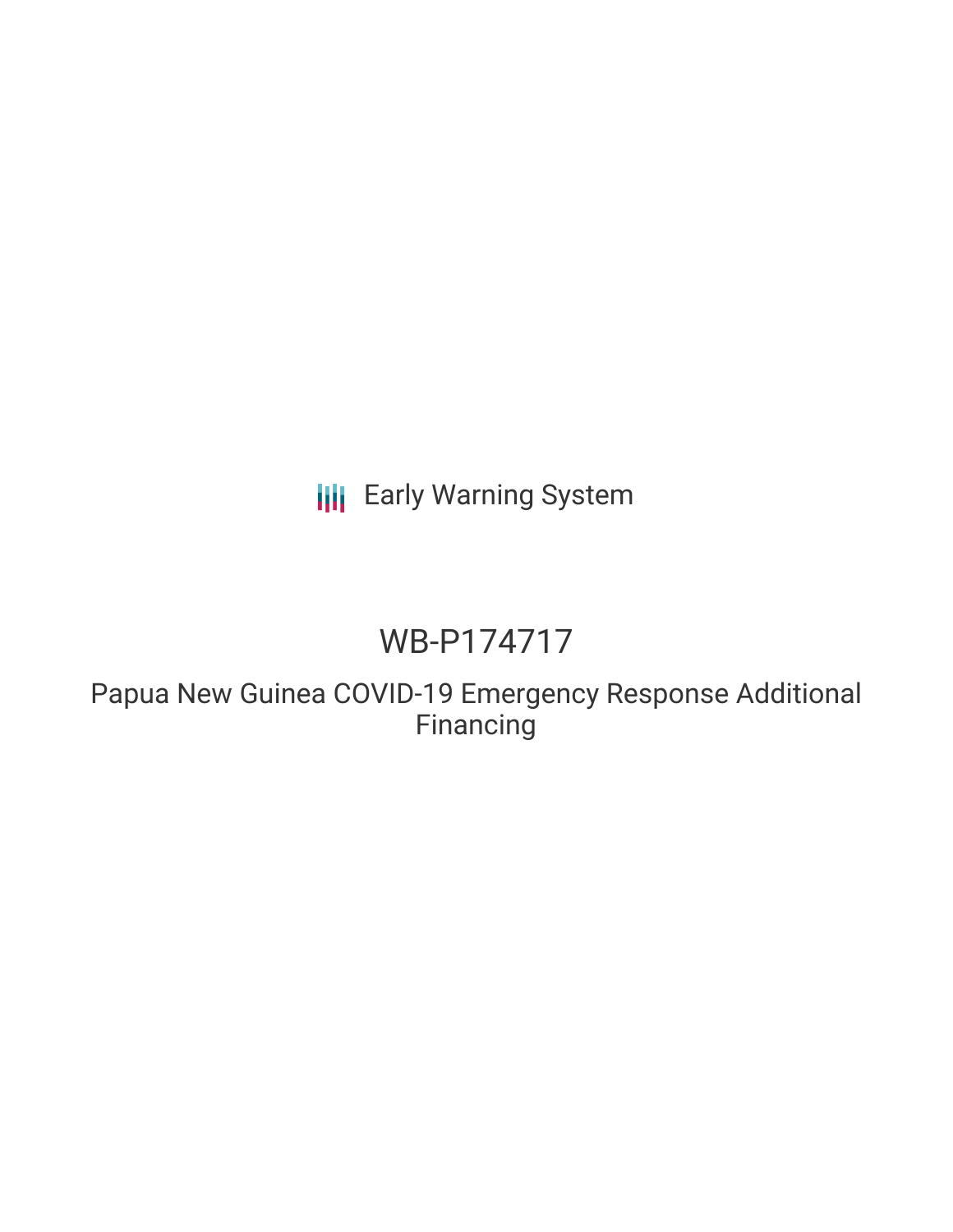

#### **Quick Facts**

| <b>Countries</b>               | Papua New Guinea               |
|--------------------------------|--------------------------------|
| <b>Financial Institutions</b>  | World Bank (WB)                |
| <b>Status</b>                  | Approved                       |
| <b>Bank Risk Rating</b>        | U                              |
| <b>Voting Date</b>             | 2021-06-22                     |
| <b>Borrower</b>                | Government of Papua New Guinea |
| <b>Sectors</b>                 | <b>Education and Health</b>    |
| <b>Investment Type(s)</b>      | Loan                           |
| <b>Investment Amount (USD)</b> | $$30.00$ million               |
| <b>Loan Amount (USD)</b>       | \$30.00 million                |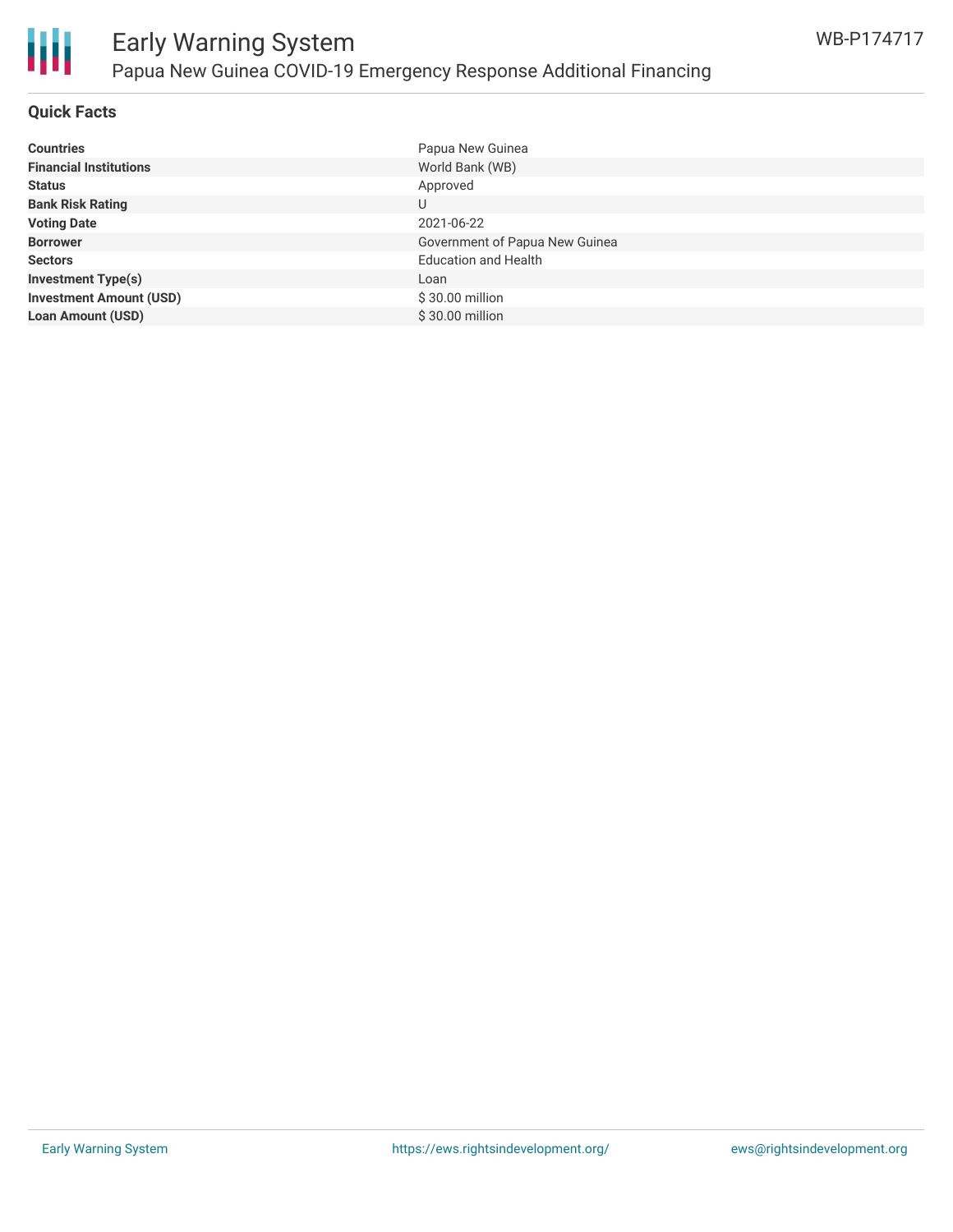

### **Project Description**

According to bank documents, the project aims to prevent, detect and respond to the threat posed by COVID-19 and strengthen national systems for public health preparedness in Papua New Guinea (PNG).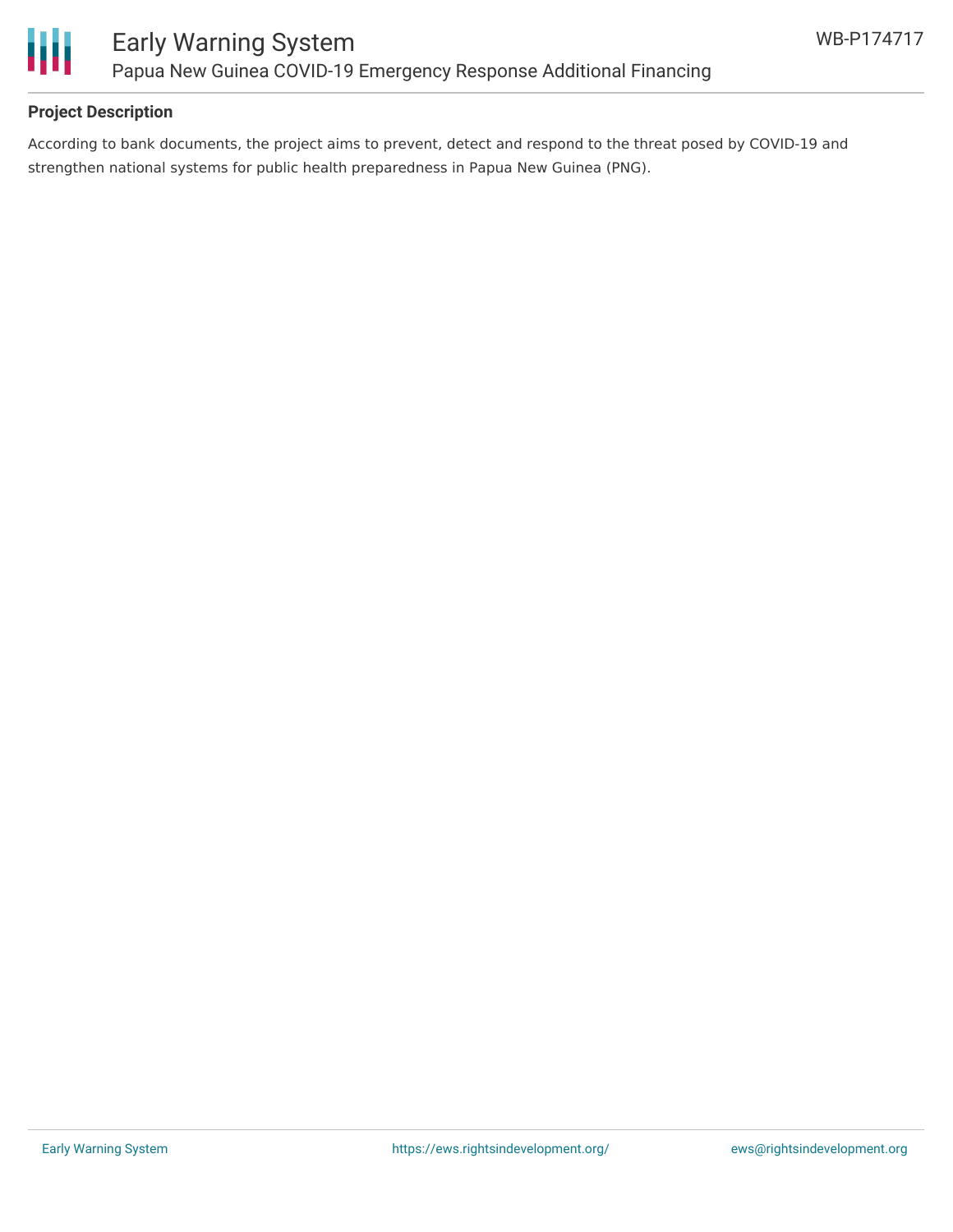

## Early Warning System Papua New Guinea COVID-19 Emergency Response Additional Financing

### **Investment Description**

World Bank (WB)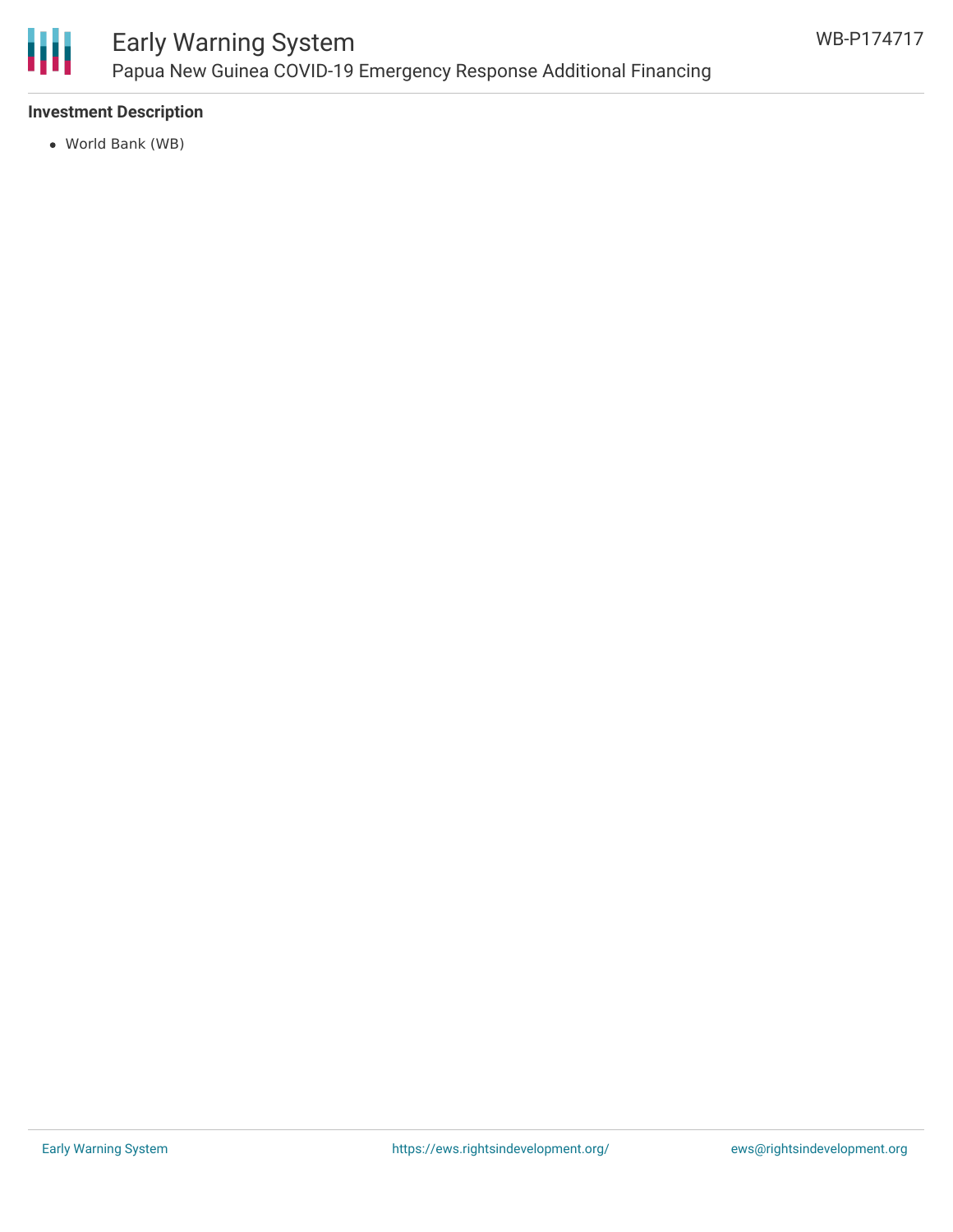

#### **Contact Information**

Aneesa Arur, Senior Economist

World Bank

[aarur@worldbank.org](mailto:aarur@worldbank.org)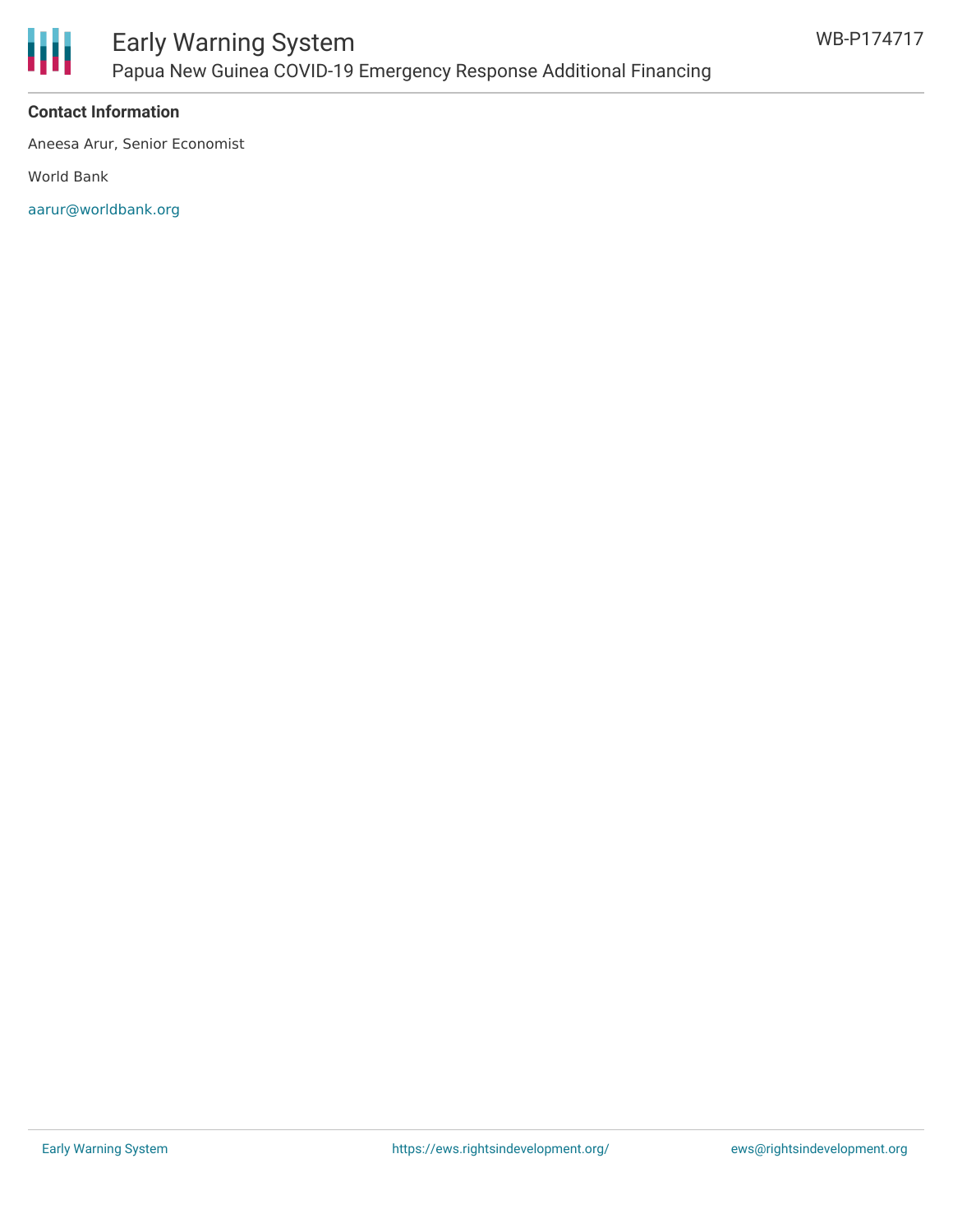

## Early Warning System

Papua New Guinea COVID-19 Emergency Response Additional Financing

#### **Bank Documents**

- Additional Financing [Environmental](https://ewsdata.rightsindevelopment.org/files/documents/17/WB-P174717.pdf) and Social Review Summary (ESRS) Papua New Guinea COVID-19 Emer [Original Source]
- Additional Financing [Environmental](https://ewsdata.rightsindevelopment.org/files/documents/17/WB-P174717_VsPvQpy.pdf) and Social Review Summary (ESRS) Papua New Guinea COVID-19 Emer [Original Source]
- Additional Financing [Environmental](https://ewsdata.rightsindevelopment.org/files/documents/17/WB-P174717_6zEpDGI.pdf) and Social Review Summary (ESRS) Papua New Guinea COVID-19 Emer [Original Source]